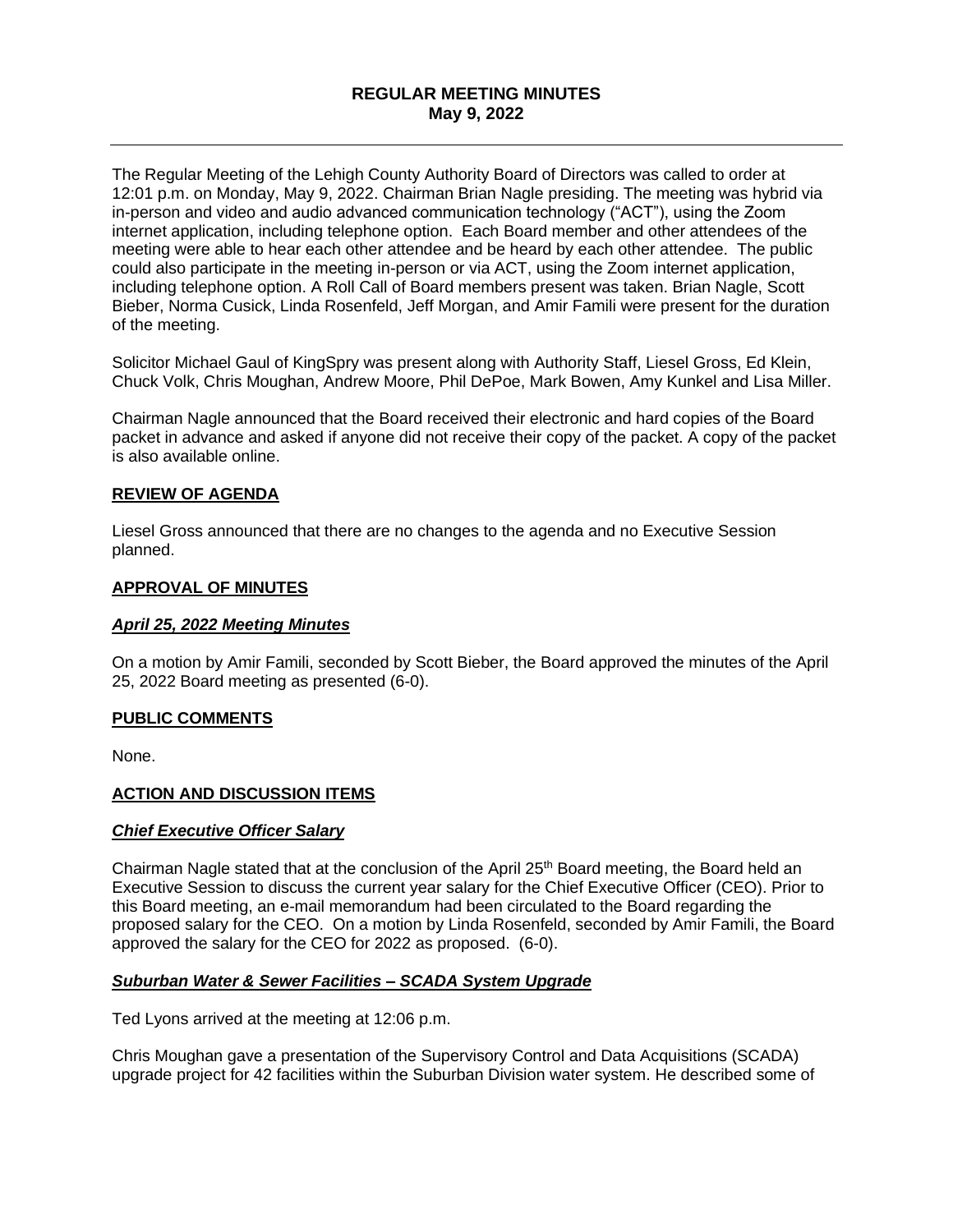the current system challenges that could result in delayed response time, operational problems, and regulatory noncompliance.

Kevin Baker entered the meeting at 12:12 p.m.

The project will develop the SCADA system on a standardized platform for all 42 facilities, including well stations, pumping stations, meter stations, and reservoirs, over the course of four years. Standardizing the Suburban Division SCADA system and adding secure remote access to the system will support future system growth, improve staff development and training, and improve response time to operational issues in the system. The authorization requested includes the construction contract for the full four-year project, and professional engineering services for Phase 1 work that will be completed in 2022. Phase 2 through Phase 4 will be completed annually, with each year's projects defined based on updated facility prioritization.

Some discussion followed regarding technical aspects of the work and the future prioritization of work over the course of the four-year project.

On a motion by Jeff Morgan, seconded by Ted Lyons, the Board approved the Suburban Division SCADA upgrade the Capital Project Authorization – Construction Phase in the amount of \$3,055,421.00 which includes the Construction Contract to Optimum Controls Corporation in the amount of \$2,670,421.00 and the Professional Services Authorization to Keystone Engineering in the amount of \$235,000.00 (8-0).

A roll call vote was taken with the following votes cast:

Brian Nagle – yes Scott Bieber – yes Norma Cusick – yes Ted Lyons – yes Kevin Baker – yes Linda Rosenfeld – yes Jeff Morgan – yes Amir Famili – yes

#### *2022 Commercial Meter Replacement Project Repair*

Amy Kunkel provided the details of the project that will replace approximately 145 commercial 1-1/2" and 2" meters that are 15 years or older. Core & Main was chosen to complete this project because they are an authorized dealer for Sensus meters, which are used throughout the Suburban Division, and their service contract is now on COSTARS. Core & Main has also done other projects with the Authority with satisfactory results.

There was some additional discussion regarding the contractor selection process, project scope, and the need for future meter replacement projects.

On a motion by Ted Lyons, seconded by Linda Rosenfeld, the Board approved the Capital Project Authorization for the 2022 Commercial Meter Replacement Project for the Construction Phase in the amount of \$432,207.63 which includes the Contract Award to Core & Main, LP in the amount of \$367,207.63 (8-0).

A roll call vote was taken with the following votes cast: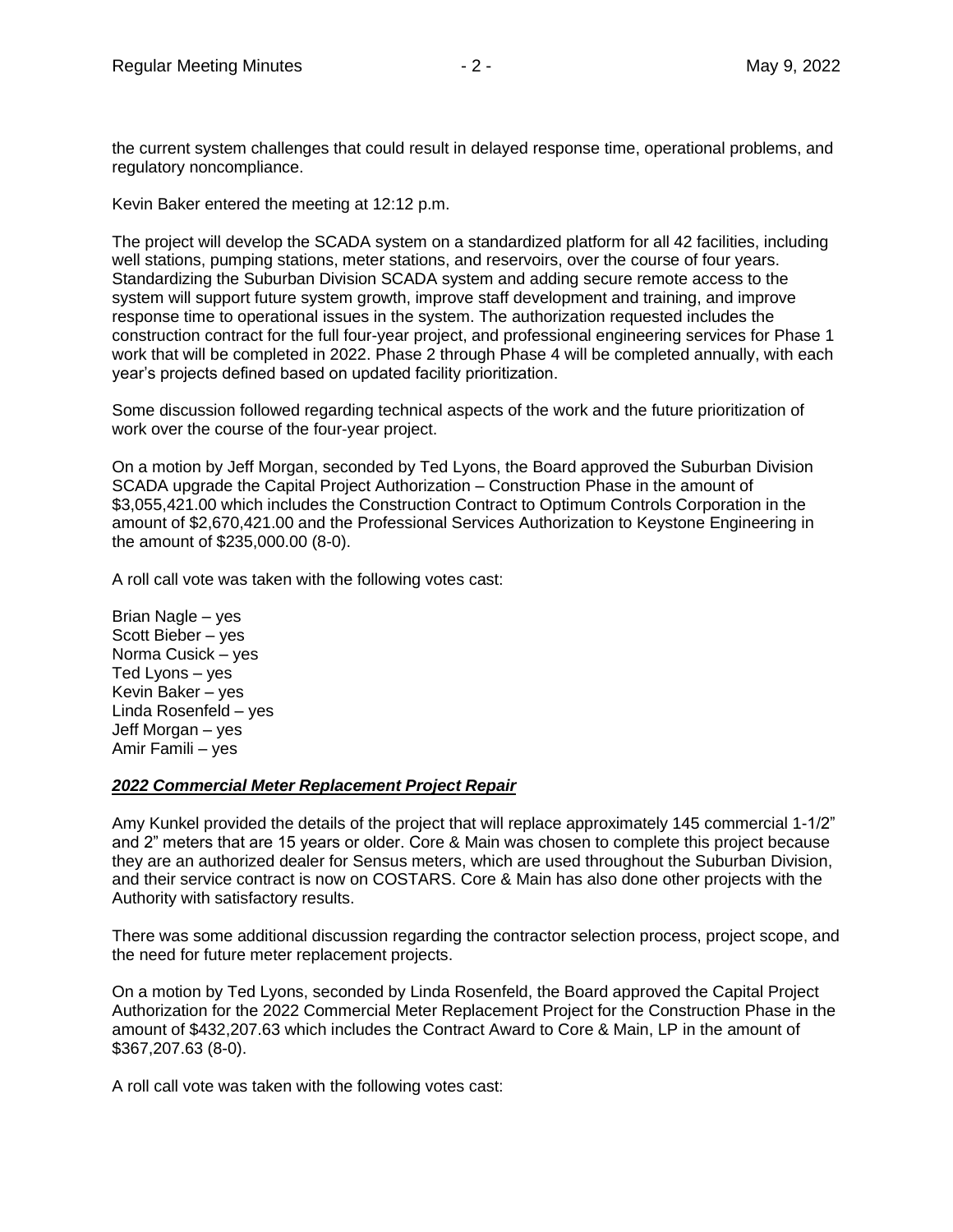Brian Nagle – yes Scott Bieber – yes Norma Cusick – yes Ted Lyons – yes Kevin Baker – yes Linda Rosenfeld – yes Jeff Morgan – yes Amir Famili – yes

## *Sanitary Sewer Collection System: Rain Derived Inflow and Infiltration (RDII) Analysis*

Phil DePoe gave a brief background on the inflow and infiltration (I&I) analysis completed in April. Jim Shelton from Arcadis gave a presentation on the process and data used to complete the analysis. He reviewed the metering and flow monitoring completed in 2021 and explained how the data will be used to support the long-term regional Act 537 Plan development currently under way. For the I&I analysis, the flow data was used to calculate each meter basin's wet-weather peaking factor, baseline infiltration, and normalized RDII scores. On a regional basis, the analysis shows 11 million gallons of groundwater are going into the sewer system every day in baseline infiltration, which is utilizing a significant portion of treatment capacity at the Kline's Island Wastewater Treatment Plant. Each municipality in the system received their own data analysis, and the entire analysis was presented to the region in April. Mr. Shelton then reviewed the next steps in the system modeling effort.

Some discussion followed regarding how the modeling work will be completed, what assumptions will be used regarding future climate patterns, and materials to be used in future sewer system rehabilitation projects.

# **MONTHLY PROJECT UPDATES / INFORMATION ITEMS**

Liesel Gross highlighted items scheduled for the next meeting in May along with project updates provided in the report.

## **STAFF COMMENTS**

None.

## **SOLICITOR'S COMMENTS**

None.

## **PUBLIC COMMENTS / OTHER COMMENTS**

None.

## **EXECUTIVE SESSION**

None.